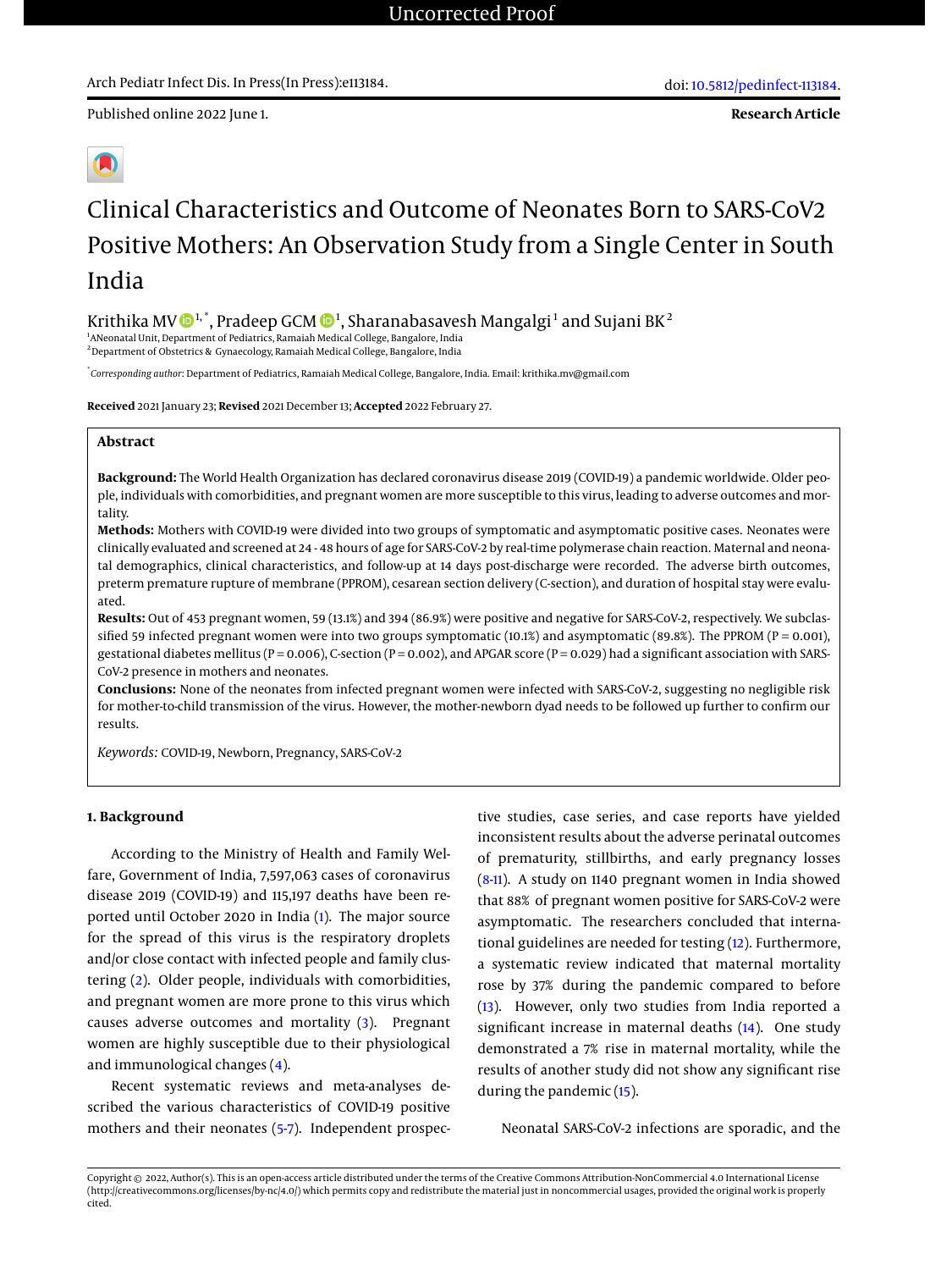possibility of the vertical transmission of infection from mother to infant is not clear [\(16,](#page-6-12) [17\)](#page-7-0). However, studies have found contradictory results on the vertical and/or postnatal transmission of SARS-CoV-2 [\(18,](#page-7-1) [19\)](#page-7-2). There is also no conclusive evidence of the transmission of SARS-CoV-2 through the placenta and breast milk  $(6, 20)$  $(6, 20)$  $(6, 20)$ . Other investigations have shown the presence of SARS-CoV-2 by polymerase chain reaction (PCR) in the upper respiratory tract of neonates with mild respiratory disease [\(21,](#page-7-4) [22\)](#page-7-5). Studies assessing the impact of COVID-19 on maternal characteristics, pregnancy outcomes, and vertical transmission were inconsistent.

# **2. Objectives**

The present study was designed to understand the clinical characteristics and outcomes of neonates born to mothers positive for SARS-CoV-2.

# **3. Methods**

This study was conducted during May 1, 2020- September 30, 2020, at Ramaiah Medical College Hospital, Bangalore, Karnataka, India. The flowchart for the recruitment of subjects is presented in [Figure 1.](#page-2-0) All pregnant women delivered at this tertiary care hospital during the study period were included. Informed consent was obtained from all patients prior to the study. The ethical confirmation for the study was taken from the Institutional Ethics Committee (IEC: MSRMC/EC/AP-01/12-2020). Nasopharyngeal swabs from all pregnant women were tested for SARS-CoV-2 using reverse transcriptase (RT)-PCR (NeoDx, Biotech labs kit, India) assay at admission to Labor and Delivery.

All pregnant mothers who were positive for SARS-CoV-2 or were suspected of having SARS-CoV-2 infection were referred to an isolated labor room or isolated operating theatre. The maternal information, including age, preterm premature rupture of membranes (PPROM), gestational diabetes mellitus (GDM), pregnancy-induced hypertension (PIH)/preeclampsia, and antepartum hemorrhage (APH), were obtained from medical records or direct communication with patients and their families. All pregnant women positive for SARS-CoV-2 were divided into two groups, including symptomatic and asymptomatic positive cases. Furthermore, laboratory findings for mothers,

such as cough, PPROM, GDM, PIH/PE, and APH, were evaluated. In addition, some factors for neonates, including birth weight, mode of delivery, CPAP, MV, surfactants, WBC count, platelet count, and C-reactive protein (CRP), were collected.

The neonates born to positive or suspected mothers were shifted to an isolation nursery or neonatal intensive care unit (NICU) based on the clinical condition of the baby. A neonatal throat swab was collected to test for SARS-CoV-2 by RT-PCR at 24 - 48 hours of life. Repeat swab testing was completed only if the baby developed symptoms within 2 weeks of delivery. Neonates were started on expressed breast milk from the mother or formula feeds. Infants having any clinical symptoms were managed based on the standard NICU protocol. If the neonate was asymptomatic and tested negative, discharge was planned along with the mother with the advice to follow up for any symptoms at 2 weeks of life. The follow-up information was obtained by telephone and video consultation with the neonates. If the neonate was asymptomatic and negative for SARS-CoV-2 and the mother was not discharged from the hospital, the option of the baby being discharged with a healthy caretaker (not a primary contact) was discussed with the parents.

#### *3.1. Statistical Analysis*

All data were analyzed using the SPSS software version 16 (SPSS Inc., Chicago, IL, USA). Descriptive data are presented as number and percentage, mean and standard deviation, or median and inter-quartile range. The chi-square test was used for categorical variables, an independent *t*test was utilized for variables with normal distribution, and the Mann-Whitney test was applied for variables with non-normal distribution. P-value < 0.05 was considered statistically significant.

# **4. Results**

During the study period, 453 pregnant women were admitted to the hospital mentioned above for delivery and were evaluated by the obstetric team. Among them, 59 (13.1%) women were confirmed with SARS-CoV-2 and underwent diagnostic evaluation, and the remaining 394 (86.9%) were negative for the virus. [Table 1](#page-3-0) shows the study characteristics comparison between the positive and negative pregnant women. There was a statistically significant difference for PPROM ( $P = 0.001$ ) and GDM ( $P = 0.006$ ) between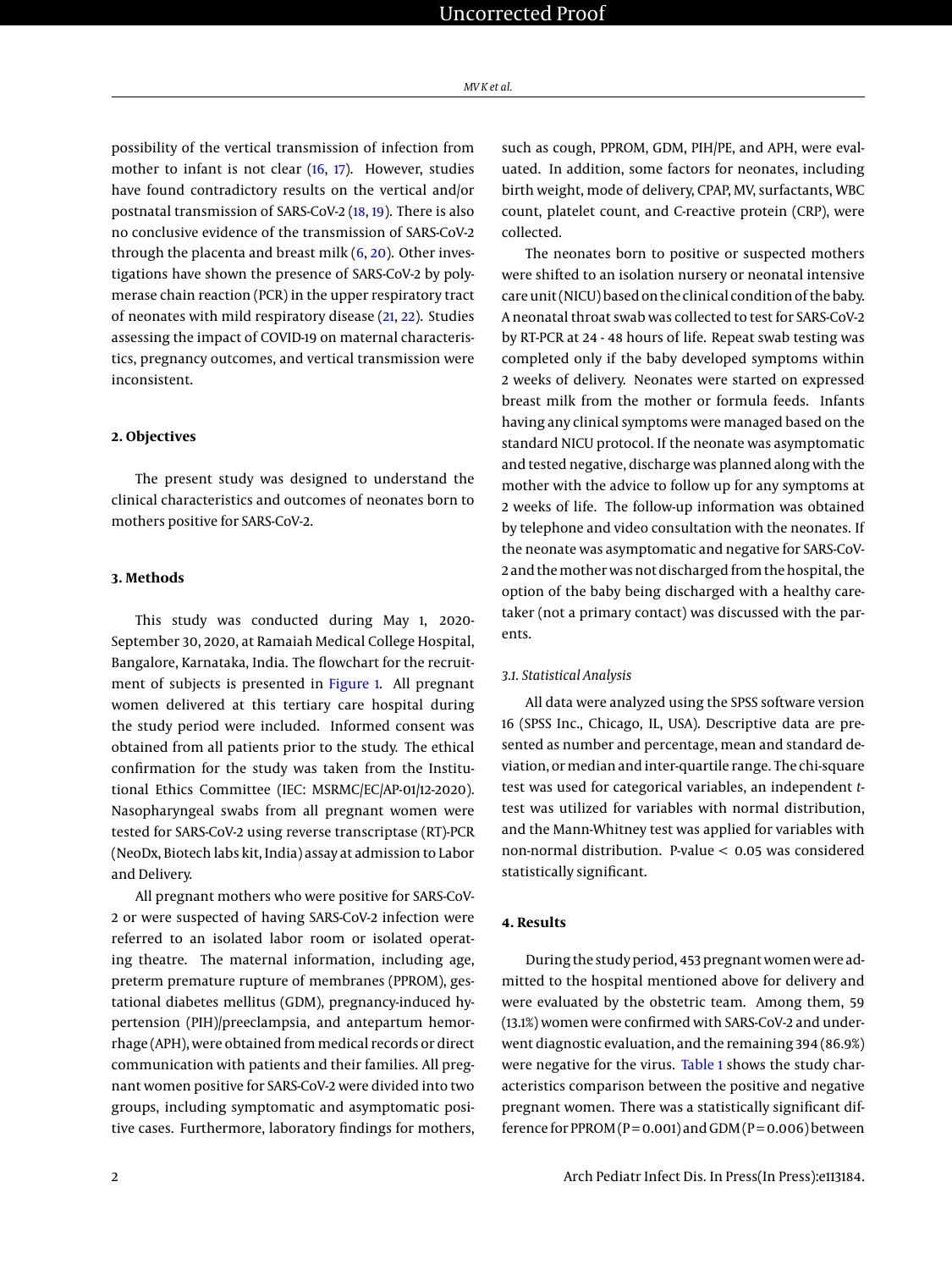# Uncorrected Proof

#### *MV K et al.*

<span id="page-2-0"></span>

the pregnant women positive and negative for SARS-CoV-2. However, no significant difference was observed for age, PIH, and APH [\(Table 1\)](#page-3-0).

Moreover, the characteristics of neonates stratified by maternal SARS-CoV-2 status are presented in [Table 2.](#page-4-0) The mode of delivery was the only characteristic that showed a statistically significant difference between pregnant women with or without SARS-CoV-2 ( $P = 0.002$ ) [\(Table](#page-4-0) [2\)](#page-4-0). In addition, among the positive pregnant women, 74.6% of neonates were born by C-section. The other characteristics, such as birth weight, need for NICU admission, need for respiratory support, and the duration of hospital stay, were not found to have significant differences between the

study groups [\(Table 2\)](#page-4-0).

A total of 59 pregnant women with SARS-CoV-2 were classified into two groups based on being symptomatic (10.1%) or asymptomatic (89.8%), and their clinical charac-teristics are summarized in [Table 3.](#page-5-0) Cough ( $P = 0.001$ ) and PPROM ( $P = 0.024$ ) had significant associations with SARS-CoV-2 infection in pregnant women. Furthermore, age (P  $= 0.655$ ) and GDM (P  $= 0.999$ ) did not show any significant association with the groups [\(Table 3\)](#page-5-0). [Table 4](#page-6-14) demonstrates 60 (1 mother delivered twin babies) characteristics of neonates stratified by maternal symptomatic and asymptomatic SARS-CoV-2. There were no significant differences in the studied characteristics between the symp-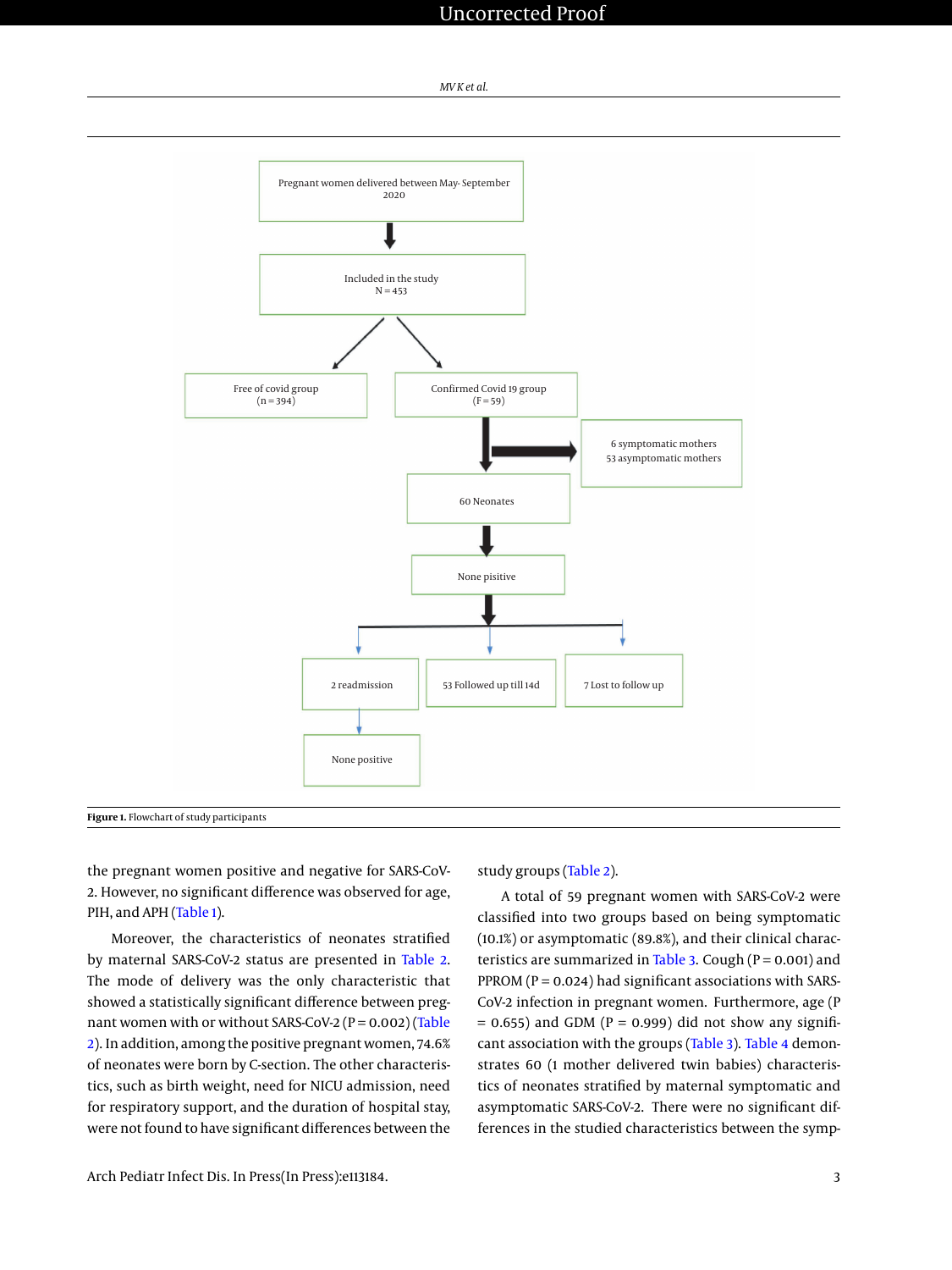| MV K et al. |  |  |  |
|-------------|--|--|--|
|-------------|--|--|--|

<span id="page-3-0"></span>

|                 | Table 1. Comparison of Maternal Characteristics Between the Groups Positive and Negative for SARS-CoV-2 <sup>a</sup> |                     |              |
|-----------------|----------------------------------------------------------------------------------------------------------------------|---------------------|--------------|
| Characteristics | <b>SARS-CoV-2</b>                                                                                                    |                     | P-Value      |
|                 | Negative ( $N = 394$ )                                                                                               | Positive $(N = 59)$ |              |
| Age(y)          | $28.6 \pm 4.54$                                                                                                      | $29.1 \pm 4.9$      | 0.524        |
| <b>PPROM</b>    |                                                                                                                      |                     | 0.001        |
| Yes             | 25(6.3)                                                                                                              | 12(20.3)            |              |
| No              | 369 (93.7)                                                                                                           | 47(79.6)            |              |
| <b>GDM</b>      |                                                                                                                      |                     | 0.006        |
| Yes             | 46(11.7)                                                                                                             | 15(25.4)            |              |
| No              | 348 (88.3)                                                                                                           | 44 (74.5)           |              |
| PIH/PE          |                                                                                                                      |                     | $\mathbf{1}$ |
| Yes             | 71(18)                                                                                                               | 11(18.6)            |              |
| No              | 323(82)                                                                                                              | 48(81.3)            |              |
| <b>APH</b>      |                                                                                                                      |                     | 1            |
| Yes             | 5(1.3)                                                                                                               | 1(1.69)             |              |
| No              | 389 (98.7)                                                                                                           | 58 (98.3)           |              |

Abbreviations: PPROM, preterm premature rupture of membranes; GDM, gestational diabetes mellitus; PIH, pregnancy-induced hypertension; PE, preeclampsia; APH, antepartum hemorrhage.

 $^{\rm a}$  Values are expressed as No. (%) or mean  $\pm$  SD.

#### tomatic and asymptomatic cases [\(Table 4\)](#page-6-14).

We reached 52 parents out of 59 confirmed maternal SARS-CoV-2 cases (88%) through phone calls and video consultation by the neonatal team on day 14 of life to determine the neonate's clinical condition and feeding status. Out of 53 neonates (1 pair of twins included) born to mothers positive for SARS-CoV-2, 7 (13%) were on formula feeds, and the rest (87%) were on exclusive breastfeeding. Two neonates were readmitted for exaggerated physiological jaundice needing phototherapy. Both neonates tested negative for SARS-CoV-2 when tested again on their readmission to the NICU.

#### **5. Discussion**

We compared the pregnancy outcomes between the pregnant women positive and negative for SARS-CoV-2. In addition, clinical characteristics were compared between the symptomatic and asymptomatic pregnant women infected by SARS-CoV-2. In the present study, an increase was observed in the percentage of C-section delivery among pregnant women with SARS-CoV-2. However, there were no neonates infected by SARS-CoV-2 in either of the study groups. Cough was the only symptom observed in the infected pregnant women. The PPROM was significantly different between positive and negative women and between symptomatic and asymptomatic groups.

Previous studies reported unique physiologic and immunologic changes and augmented risk for several vi-

The prevalence rate of symptomatic pregnant women was 10.1%, while that of asymptomatic pregnant women was 89.8% in the current study population. The results are in accordance with the previous study conducted in Maharashtra, India, which found the prevalence of symptomatic and asymptomatic pregnant women to be 11.5% and 88.5%, respectively  $(12)$ . The prevalence of symptomatic and asymptomatic SARS-CoV-2 pregnant women greatly varied across distinct cities. A study on 1148 women hospi-

ral infections, including influenza and SARS during pregnancy [\(23,](#page-7-6) [24\)](#page-7-7). Furthermore, a study that compared pregnant and non-pregnant women revealed that pregnant women were more vulnerable to infection and developed grievous disease complications [\(25\)](#page-7-8). In the current study, the SARS-CoV-2 infection rate among pregnant women was 13%. Another study in Maharashtra, India, on 1140 pregnant women reported 141 participants as positive for SARS-CoV-2, resulting in a prevalence of 12.3%. Variable prevalence rates (0 - 40%) were reported across different hospitals within the state [\(12\)](#page-6-8). Although several hospital-based investigations showed that SARS infection increased the mortality rate in pregnant women [\(26\)](#page-7-9), no deaths were reported among 59 confirmed SARS-CoV-2 cases in the current study. However, another study conducted in Hong Kong, China, found that SARS-CoV-2 infection in pregnant women caused higher pregnancy loss rates, prematurity, growth restriction in the fetus, and a 25% fatality rate [\(23\)](#page-7-6).

talized for SARS-CoV-2 during pregnancy showed that 63% were symptomatic. The incidence of hospital admissions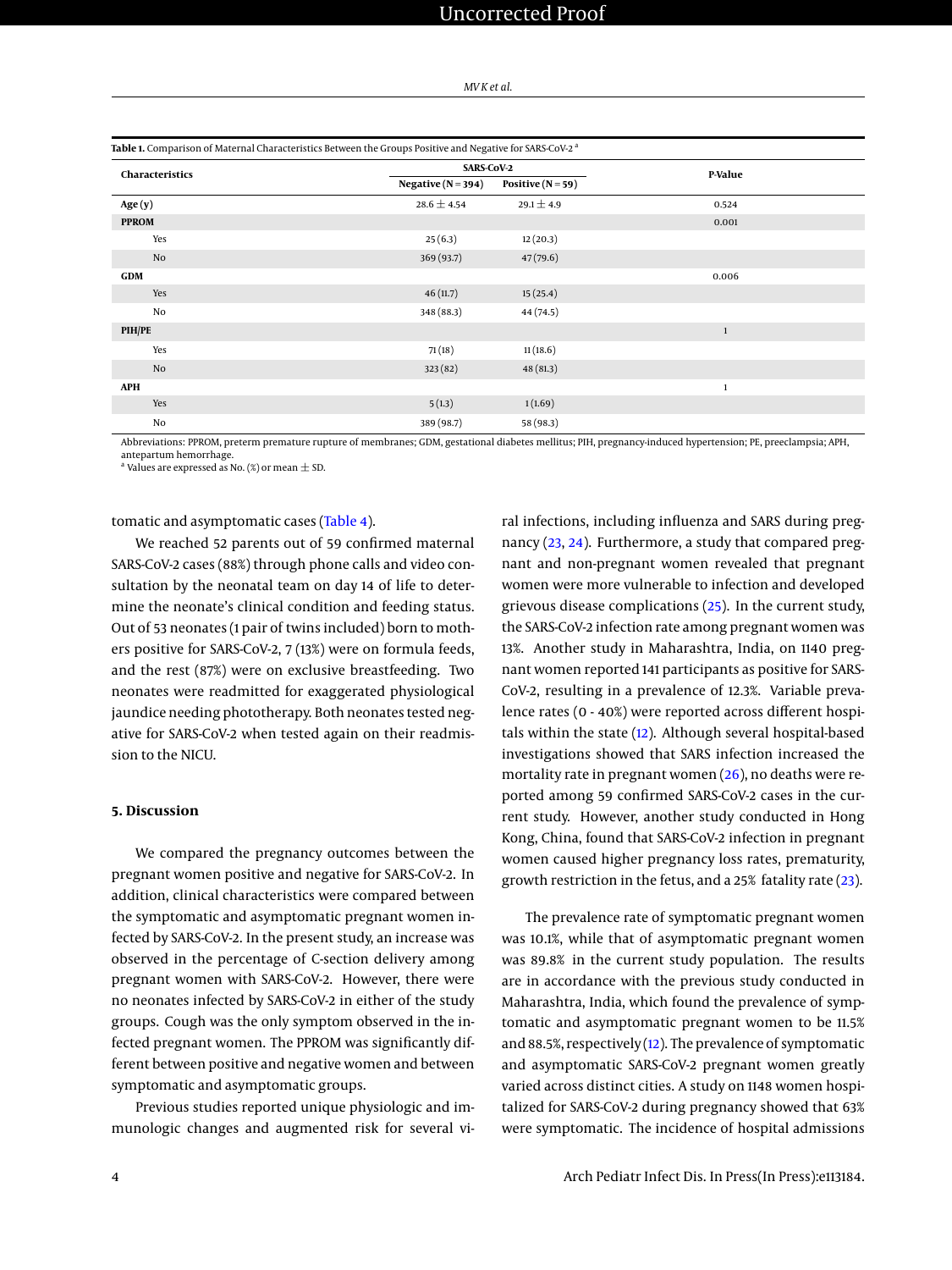| MV K et al. |
|-------------|
|-------------|

<span id="page-4-0"></span>

|                             | Table 2. Neonates Characteristics Stratified by Maternal SARS-CoV-2 Status <sup>a</sup> |                        |              |
|-----------------------------|-----------------------------------------------------------------------------------------|------------------------|--------------|
| Characteristics             |                                                                                         | <b>SARS-CoV-2</b>      |              |
|                             | Negative $(N =$<br>402)                                                                 | Positive $(N =$<br>59) | P-Value      |
| Gestational<br>age(w)       | $28.9 \pm 4.3$                                                                          | $29.1 \pm 4.9$         | 0.525        |
| <b>Birth weight</b><br>(kg) | $2.79 \pm 0.64$                                                                         | $2.9 \pm 0.64$         | 0.512        |
| Respiratory<br>support      |                                                                                         |                        | 0.37         |
| Yes                         | 72(17.9)                                                                                | 14(23.7)               |              |
| No                          | 330 (82.1)                                                                              | 45 (76.2)              |              |
| <b>Hospital</b> stay<br>(d) |                                                                                         |                        | 0.481        |
| Yes                         | $5.42 \pm 6.65$                                                                         | $5.95 \pm 5.21$        |              |
| <b>NICU</b>                 |                                                                                         |                        | 0.604        |
| Yes                         | 81(20.1)                                                                                | 14(23.7)               |              |
| No                          | 321 (79.8)                                                                              | 45(76.2)               |              |
| Mode of<br>delivery         |                                                                                         |                        | 0.002        |
| <b>LSCS</b>                 | 198 (49.3)                                                                              | 44 (74.6)              |              |
| <b>NVD</b>                  | 204(50.7)                                                                               | 15(25.4)               |              |
| $O2$ by hood                |                                                                                         |                        | 0.451        |
| Yes                         | 64(15.9)                                                                                | 12(20.3)               |              |
| N <sub>o</sub>              | 338 (84.1)                                                                              | 47(79.7)               |              |
| <b>CPAP</b>                 |                                                                                         |                        | 0.406        |
| Yes                         | 27(6.7)                                                                                 | 2(3.4)                 |              |
| No                          | 375 (93.3)                                                                              | 57 (96.6)              |              |
| MV                          |                                                                                         |                        | 0.378        |
| Yes                         | 9(2.2)                                                                                  | 3(5.1)                 |              |
| N <sub>o</sub>              | 393 (97.8)                                                                              | 56 (94.9)              |              |
| Surfactant                  |                                                                                         |                        | $\mathbf{1}$ |
| Yes                         | 12(3)                                                                                   | 2(3.4)                 |              |
| No                          | 390 (97)                                                                                | 57 (96.6)              |              |
| <b>APGAR score</b>          | $8.39 \pm 0.79$                                                                         | $8 \pm 1.23$           | 0.029        |

Abbreviations: NICU, neonatal intensive care unit; CPAP, continuous positive airway pressure; MV, mechanical ventilation; APGAR, appearance, pulse, grimace, activity, and respiration

 $^{\rm a}$  Values are expressed as No. (%) or mean  $\pm$  SD.

for symptomatic SARS-CoV-2 infection was 2 per 1000 maternity and for asymptomatic was 1.2 per 1000 maternity  $(27)$ .

A study on a large population of 2143 patients showed that over 90% were either asymptomatic or had mild/moderate disease. However, 10.6% of severe cases were reported in the age group under 1 year, indicat-

ing that the risk of infants developing severe respiratory failure may be higher among children [\(28\)](#page-7-11). So far, there has been no proper conclusion on the intrauterine and breastfeeding transmission of SARS-CoV-2 from mother to infant. Chen et al. tested six SARS-CoV-2-infected neonatal samples of cord blood, amniotic fluid, and throat swabs. These authors showed no evidence of transmission from mother to fetus [\(18\)](#page-7-1). Furthermore, Liu et al. reported no serological evidence for the mother-to-fetus transmission of the virus. Zhu et al. [\(29\)](#page-7-12) revealed PCR-negative throat swabs for SARS-CoV-2 in ten neonates. On the other hand, a case report based on positive IgM serology in a neonate suggested intrauterine infection [\(30\)](#page-7-13).

In our study, maternal comorbidities, such as PPROM, GDM, PIH, and APH, were compared between the groups negative and positive for SARS-CoV-2. We observed a significant difference in GDM between the groups negative and positive for SARS-CoV-2. However, no difference was found between the symptomatic and asymptomatic groups. The Centers for Disease Control reported more diabetes complications in pregnancy among women hospitalized for SARS-CoV-2 infection than those hospitalized for other obstetric reasons (8.1%) [\(31\)](#page-7-14). A retrospective observational study found 14.3% PIH or preeclampsia cases, 3.6% pregestational diabetes mellitus, and 10.7% GDM among individuals positive for SARS-CoV-2. However, none of these risk factors were significantly different between the pregnant women positive and negative for SARS-CoV-2 [\(32,](#page-7-15) [33\)](#page-7-16).

Data is limited concerning the relationship between the mode of delivery and perinatal transmission of COVID-19. Three neonates were born vaginally, and throat swabs on day one of birth were negative for SARS-CoV-2 by PCR [\(29\)](#page-7-12). Another patient positive for SARS-CoV-2 was negative for the virus tested by vaginal swab during delivery  $(34)$ . Therefore, the available data suggest no increase in the risk of perinatal vaginal birth to neonates. Several reports on postpartum transmission confirm that neonates can become infected with SARS-CoV-2 through horizontal transmission via respiratory droplets or close contact with parents or caregivers [\(25,](#page-7-8) [35\)](#page-7-18). Moreover, the breast milk samples of mothers infected by SARS-CoV-2 had negative PCR results [\(18\)](#page-7-1). In the current study, no SARS-CoV-2-positive infants were observed, which may be due to strict infection control and prevention procedures implemented during delivery. For example, the immediate separation of infants from infected mothers could be a possible explanation. In our study, the measures to avoid infection transmission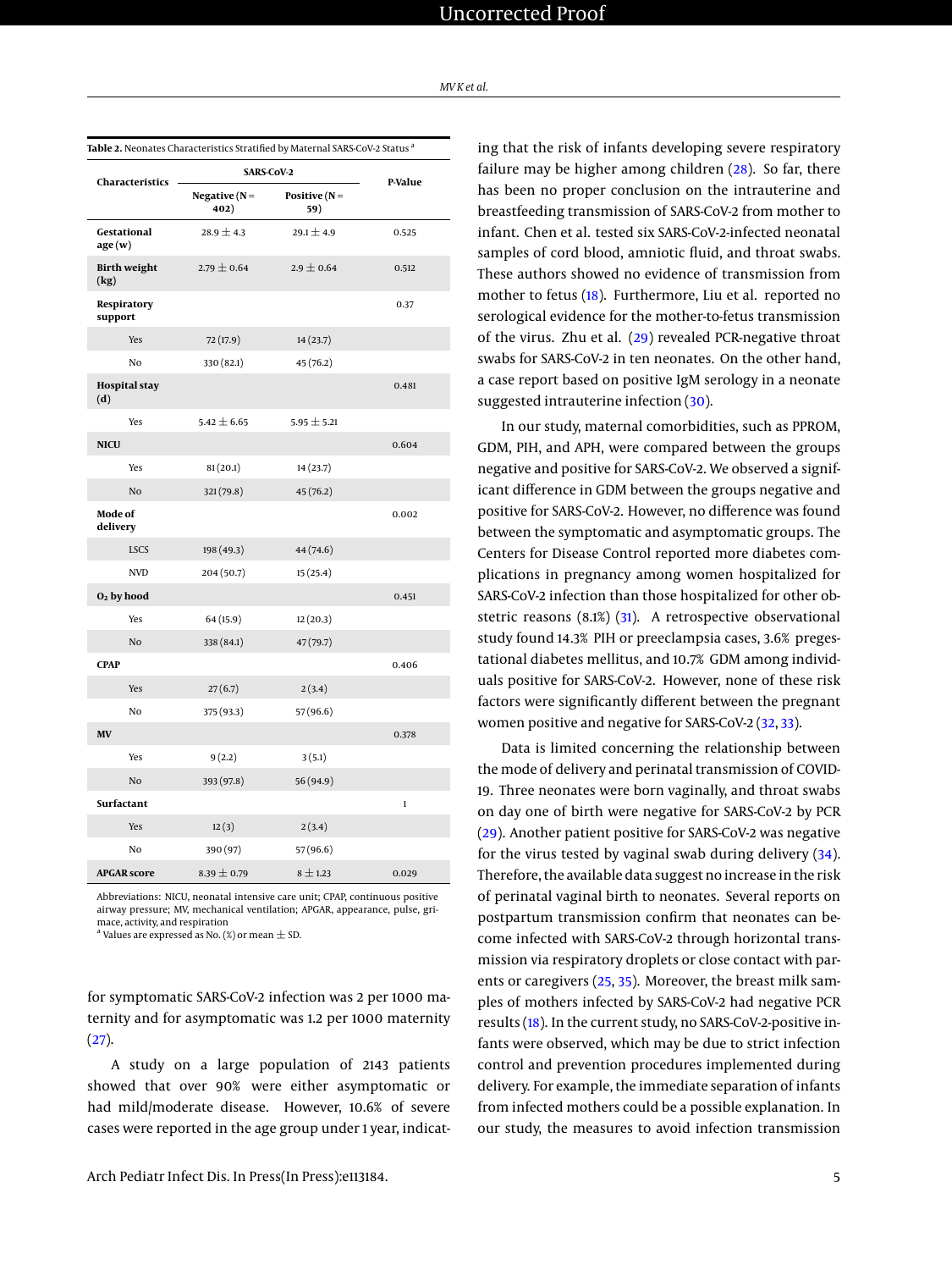| MV K et al. |  |  |
|-------------|--|--|
|-------------|--|--|

# <span id="page-5-0"></span>**Table 3.** Maternal Characteristics Classified by Symptomatic and Asymptomatic

| Characteristics |                     | <b>SARS CoV-2 Positive</b> |         |
|-----------------|---------------------|----------------------------|---------|
|                 | Symptomatic $(N=6)$ | Asymptomatic $(N=53)$      | P-Value |
| Age(y)          | $21.8 \pm 4.8$      | $29.1 \pm 4.9$             | 0.655   |
| Cough           |                     |                            | 0.001   |
| Yes             | 5                   | 0                          |         |
| No              | $\mathbf{1}$        | 53                         |         |
| <b>PPROM</b>    |                     |                            | 0.024   |
| Yes             | $\overline{4}$      | 10                         |         |
| No              | 2                   | 43                         |         |
| <b>GDM</b>      |                     |                            | 0.999   |
| Yes             | 2                   | 13                         |         |
| No              | $\overline{4}$      | 40                         |         |
| PIH/PE          |                     |                            | 0.344   |
| Yes             | $\mathbf 0$         | $11\,$                     |         |
| No              | 6                   | 42                         |         |
| <b>APH</b>      |                     |                            | $1\,$   |
| Yes             | $\mathbf 0$         | 1                          |         |
| $\rm No$        | 6                   | 52                         |         |

Abbreviations: PPROM, preterm premature rupture of membranes; GDM, gestational diabetes mellitus; PIH, pregnancy-induced hypertension; PE, preeclampsia; APH, antepartum hemorrhage.

from infected mothers to neonates might have reduced the exclusive breastfeeding rates at discharge and follow-up. However, the post-discharge advice given to the mothers effectively reduced the rate of postnatal horizontal transmission of the virus, resulting in none of the neonates being symptomatic for SARS-CoV-2 and reduced readmission rates.

This study had some limitations, the first of which was the very small sample size and the low number of SARS-CoV-2 patients. Second, this was a single-center study necessitating the assessment of different populations in the same geographic region. Finally, proper follow-up for the negative patients should be taken into consideration because this is a pandemic disease, and the chance of infection after discharge is high.

#### *5.1. Conclusions*

The present study provided evidence for pregnant women infected by SARS-CoV-2 and their neonate's clinical outcomes. There were no neonates infected with SARS-CoV-2 from infected pregnant women. The number of asymptomatic pregnant women was higher than symptomatic cases in the current research. Moreover, an increased percentage of C-section delivery was found among the pregnant women infected by SARS-CoV-2. However, the longterm follow-up of pregnant women and their children and multicenter investigations, which include a large number of samples in different centers across the country, are required to confirm our results. Furthermore, extensive research to evaluate the long-term outcomes and potential of the vertical transmission of SARS-CoV-2 to infants are warranted.

## **Acknowledgments**

The authors would like to thank all the study participants and Ramaiah Medical College Hospital, Bangalore, Karnataka, India, for providing facilities for this study.

# **Footnotes**

**Authors' Contribution:** KMV developed the original idea and protocol, abstracted and analyzed the data, wrote the manuscript, and was a guarantor. PGCM, SM, and SBK contributed to the development of the protocol, abstracted data, and prepared the manuscript.

**Conflict of Interests:** The authors declare no conflict of interest.

**Data Reproducibility:** It was not declared by the authors.

**Ethical Approval:** The ethical approval was taken from the Institutional Ethical Committee (IEC number MSRMC/EC/AP-01/12-2020) (https://msrmc.ac.in/research/ethics-committee/)

**Funding/Support:** There was no funding/support for this manuscript.

**Informed Consent:** Informed consent was obtained from all study participants prior to the study.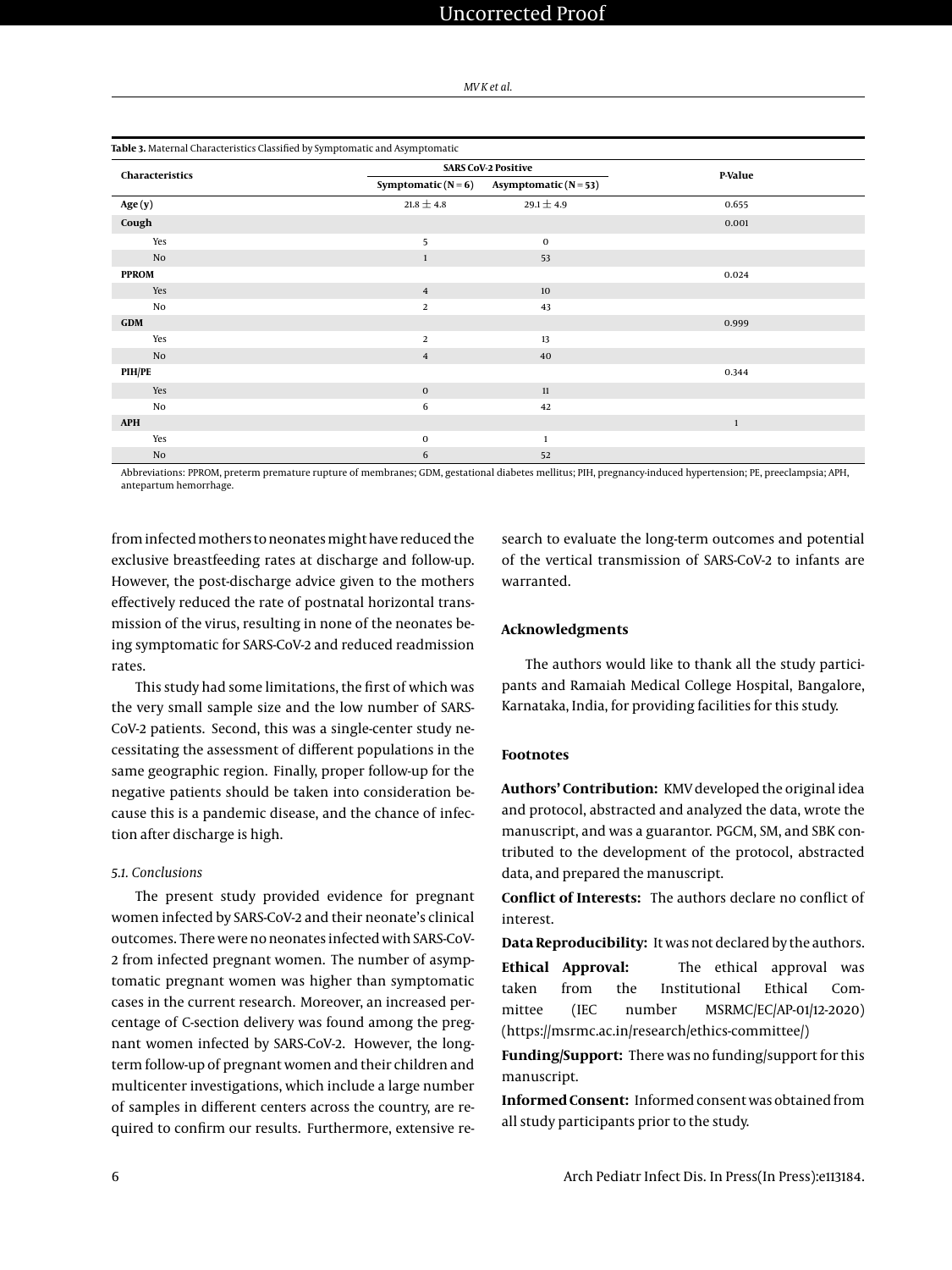#### *MV K et al.*

| Characteristics             |                          | <b>SARS-CoV-2 Positive</b> | P-Value      |
|-----------------------------|--------------------------|----------------------------|--------------|
|                             | Symptomatic<br>$(N = 6)$ | Asymptomatic<br>$(N = 53)$ |              |
| Gestational<br>age(w)       | $28.2 \pm 4.9$           | $27.8 \pm 3.1$             | 0.656        |
| <b>Birth weight</b><br>(kg) | $2.7 \pm 0.54$           | $2.9 \pm 0.6$              | 0.446        |
| Mode of<br>delivery         |                          |                            | $\mathbf{1}$ |
| <b>LSCS</b>                 | 5                        | 39                         |              |
| <b>NVD</b>                  | $\mathbf{1}$             | 14                         |              |
| $O2$ by hood                |                          |                            | 0.091        |
| Yes                         | 3                        | 9                          |              |
| No                          | 3                        | 44                         |              |
| <b>CPAP</b>                 |                          |                            | $\mathbf{1}$ |
| Yes                         | $\bf{0}$                 | $\overline{2}$             |              |
| No                          | 6                        | 51                         |              |
| MV                          |                          |                            | $\mathbf{1}$ |
| Yes                         | 0                        | 3                          |              |
| No                          | 6                        | 50                         |              |
| <b>Surfactants</b>          |                          |                            | $\mathbf 1$  |
| Yes                         | $\mathbf{0}$             | $\overline{2}$             |              |
| No                          | 6                        | 51                         |              |
| <b>CRP</b>                  |                          |                            | 0.67         |
| Positive                    | 5                        | 38                         |              |
| Negative                    | $\mathbf 1$              | 15                         |              |
| <b>Discharge</b><br>weight  | $2.6 \pm 0.52$           | $2.8 \pm 0.5$              | 0.284        |
| <b>WBC</b>                  | 14616 ± 5998             | 22266 ± 28976              | 0.109        |
| Platelet                    | 246666 $\pm$ 6742        | 242076 ± 76509             | 0.881        |
| <b>APGAR</b> score          | $8 \pm 0.7$              | $8.15 \pm 0.8$             | 0.659        |

<span id="page-6-14"></span>**Table 4.** Neonates Characteristics Stratified by Symptomatic and Asymptomatic

Abbreviations: CPAP, continuous positive airway pressure; MV, mechanical ventilation; CRP, C-reactive protein; WBC, white blood cells; APGAR, appearance, pulse, grimace, activity, and respiration.

#### **References**

- <span id="page-6-0"></span>1. World Health Orginazation (India). *Novel CoronaVirus Disease (COVID 19)*. World Health Orginazation (India); 2020.
- <span id="page-6-1"></span>2. Jayaweera M, Perera H, Gunawardana B, Manatunge J. Transmission of COVID-19 virus by droplets and aerosols: A critical review on the unresolved dichotomy. *Environ Res*. 2020;**188**:109819. doi: [10.1016/j.envres.2020.109819.](http://dx.doi.org/10.1016/j.envres.2020.109819) [PubMed: [32569870\]](http://www.ncbi.nlm.nih.gov/pubmed/32569870). [PubMed Central: [PMC7293495\]](https://www.ncbi.nlm.nih.gov/pmc/articles/PMC7293495).
- <span id="page-6-2"></span>3. Epidemiology Working Group for Ncip Epidemic Response CCFDC; Prevention. [The epidemiological characteristics of an outbreak of 2019 novel coronavirus diseases (COVID-19) in China]. *Zhonghua Liu Xing Bing Xue Za Zhi*. 2020;**41**(2):145–51. doi: [10.3760/cma.j.issn.0254-](http://dx.doi.org/10.3760/cma.j.issn.0254-6450.2020.02.003) [6450.2020.02.003.](http://dx.doi.org/10.3760/cma.j.issn.0254-6450.2020.02.003) [PubMed: [32064853\]](http://www.ncbi.nlm.nih.gov/pubmed/32064853).
- <span id="page-6-3"></span>4. Liu H, Wang LL, Zhao SJ, Kwak-Kim J, Mor G, Liao AH. Why are pregnant women susceptible to COVID-19? An immunological viewpoint. *J ReprodImmunol*. 2020;**139**:103122. doi: [10.1016/j.jri.2020.103122.](http://dx.doi.org/10.1016/j.jri.2020.103122) [PubMed: [32244166\]](http://www.ncbi.nlm.nih.gov/pubmed/32244166). [PubMed Central: [PMC7156163\]](https://www.ncbi.nlm.nih.gov/pmc/articles/PMC7156163).
- <span id="page-6-4"></span>5. Dubey P, Reddy SY, Manuel S, Dwivedi AK. Maternal and neonatal characteristics and outcomes among COVID-19 infected women: An updated systematic review and meta-analysis. *Eur J Obstet Gynecol Reprod Biol*. 2020;**252**:490–501. doi: [10.1016/j.ejogrb.2020.07.034.](http://dx.doi.org/10.1016/j.ejogrb.2020.07.034) [PubMed: [32795828\]](http://www.ncbi.nlm.nih.gov/pubmed/32795828). [PubMed Central: [PMC7373687\]](https://www.ncbi.nlm.nih.gov/pmc/articles/PMC7373687).
- <span id="page-6-13"></span>6. Trippella G, Ciarcia M, Ferrari M, Buzzatti C, Maccora I, Azzari C, et al. COVID-19 in Pregnant Women and Neonates: A Systematic Review of the Literature with Quality Assessment of the Studies. *Pathogens*. 2020;**9**(6). doi: [10.3390/pathogens9060485.](http://dx.doi.org/10.3390/pathogens9060485) [PubMed: [32570959\]](http://www.ncbi.nlm.nih.gov/pubmed/32570959). [PubMed Central: [PMC7350364\]](https://www.ncbi.nlm.nih.gov/pmc/articles/PMC7350364).
- <span id="page-6-5"></span>7. Chi H, Chiu NC, Tai YL, Chang HY, Lin CH, Sung YH, et al. Clinical features of neonates born to mothers with coronavirus disease-2019: A systematic review of 105 neonates. *J Microbiol Immunol Infect*. 2021;**54**(1):69–76. doi: [10.1016/j.jmii.2020.07.024.](http://dx.doi.org/10.1016/j.jmii.2020.07.024) [PubMed: [32847748\]](http://www.ncbi.nlm.nih.gov/pubmed/32847748). [PubMed Central: [PMC7427525\]](https://www.ncbi.nlm.nih.gov/pmc/articles/PMC7427525).
- <span id="page-6-6"></span>8. Antoun L, Taweel NE, Ahmed I, Patni S, Honest H. Maternal COVID-19 infection, clinical characteristics, pregnancy, and neonatal outcome: A prospective cohort study. *Eur J Obstet Gynecol Reprod Biol*. 2020;**252**:559–62. doi: [10.1016/j.ejogrb.2020.07.008.](http://dx.doi.org/10.1016/j.ejogrb.2020.07.008) [PubMed: [32732059\]](http://www.ncbi.nlm.nih.gov/pubmed/32732059). [PubMed Central: [PMC7362841\]](https://www.ncbi.nlm.nih.gov/pmc/articles/PMC7362841).
- 9. Yang P, Wang X, Liu P, Wei C, He B, Zheng J, et al. Clinical characteristics and risk assessment of newborns born to mothers with COVID-19. *J Clin Virol*. 2020;**127**:104356. doi: [10.1016/j.jcv.2020.104356.](http://dx.doi.org/10.1016/j.jcv.2020.104356) [PubMed: [32302955\]](http://www.ncbi.nlm.nih.gov/pubmed/32302955). [PubMed Central: [PMC7194834\]](https://www.ncbi.nlm.nih.gov/pmc/articles/PMC7194834).
- 10. Buonsenso D, Costa S, Sanguinetti M, Cattani P, Posteraro B, Marchetti S, et al. Neonatal Late Onset Infection with Severe Acute Respiratory Syndrome Coronavirus 2. *Am J Perinatol*. 2020;**37**(8):869–72. doi: [10.1055/s-0040-1710541.](http://dx.doi.org/10.1055/s-0040-1710541) [PubMed: [32359227\]](http://www.ncbi.nlm.nih.gov/pubmed/32359227). [PubMed Central: [PMC7356068\]](https://www.ncbi.nlm.nih.gov/pmc/articles/PMC7356068).
- <span id="page-6-7"></span>11. Yang H, Sun G, Tang F, Peng M, Gao Y, Peng J, et al. Clinical features and outcomes of pregnant women suspected of coronavirus disease 2019. *J Infect*. 2020;**81**(1):e40–4. doi: [10.1016/j.jinf.2020.04.003.](http://dx.doi.org/10.1016/j.jinf.2020.04.003) [PubMed: [32294503\]](http://www.ncbi.nlm.nih.gov/pubmed/32294503). [PubMed Central: [PMC7152867\]](https://www.ncbi.nlm.nih.gov/pmc/articles/PMC7152867).
- <span id="page-6-8"></span>12. Waghmare R, Gajbhiye R, Mahajan NN, Modi D, Mukherjee S, Mahale SD. Universal screening identifies asymptomatic carriers of SARS-CoV-2 among pregnant women in India. *Eur J Obstet Gynecol Reprod Biol*. 2021;**256**:503–5. doi: [10.1016/j.ejogrb.2020.09.030.](http://dx.doi.org/10.1016/j.ejogrb.2020.09.030) [PubMed: [33393481\]](http://www.ncbi.nlm.nih.gov/pubmed/33393481). [PubMed Central: [PMC7510530\]](https://www.ncbi.nlm.nih.gov/pmc/articles/PMC7510530).
- <span id="page-6-9"></span>13. Chmielewska B, Barratt I, Townsend R, Kalafat E, van der Meulen J, Gurol-Urganci I, et al. Effects of the COVID-19 pandemic on maternal and perinatal outcomes: a systematic review and metaanalysis. *Lancet Glob Health*. 2021;**9**(6):e759–72. doi: [10.1016/s2214-](http://dx.doi.org/10.1016/s2214-109x(21)00079-6) [109x\(21\)00079-6.](http://dx.doi.org/10.1016/s2214-109x(21)00079-6)
- <span id="page-6-10"></span>14. Kumari V, Mehta K, Choudhary R. COVID-19 outbreak and decreased hospitalisation of pregnant women in labour. *Lancet Glob Health*. 2020;**8**(9):e1116–7. doi: [10.1016/S2214-109X\(20\)30319-3.](http://dx.doi.org/10.1016/S2214-109X(20)30319-3) [PubMed: [32679037\]](http://www.ncbi.nlm.nih.gov/pubmed/32679037). [PubMed Central: [PMC7833326\]](https://www.ncbi.nlm.nih.gov/pmc/articles/PMC7833326).
- <span id="page-6-11"></span>15. Goyal M, Singh P, Singh K, Shekhar S, Agrawal N, Misra S. The effect of the COVID-19 pandemic on maternal health due to delay in seeking health care: Experience from a tertiary center. *Int J Gynaecol Obstet*. 2021;**152**(2):231–5. doi: [10.1002/ijgo.13457.](http://dx.doi.org/10.1002/ijgo.13457) [PubMed: [33128794\]](http://www.ncbi.nlm.nih.gov/pubmed/33128794). [PubMed Central: [PMC9087665\]](https://www.ncbi.nlm.nih.gov/pmc/articles/PMC9087665).
- <span id="page-6-12"></span>16. Arora N, Sadovsky Y, Dermody TS, Coyne CB. Microbial Vertical Transmission during Human Pregnancy. *Cell Host Microbe*. 2017;**21**(5):561–7.

Arch Pediatr Infect Dis. In Press(In Press):e113184. 7